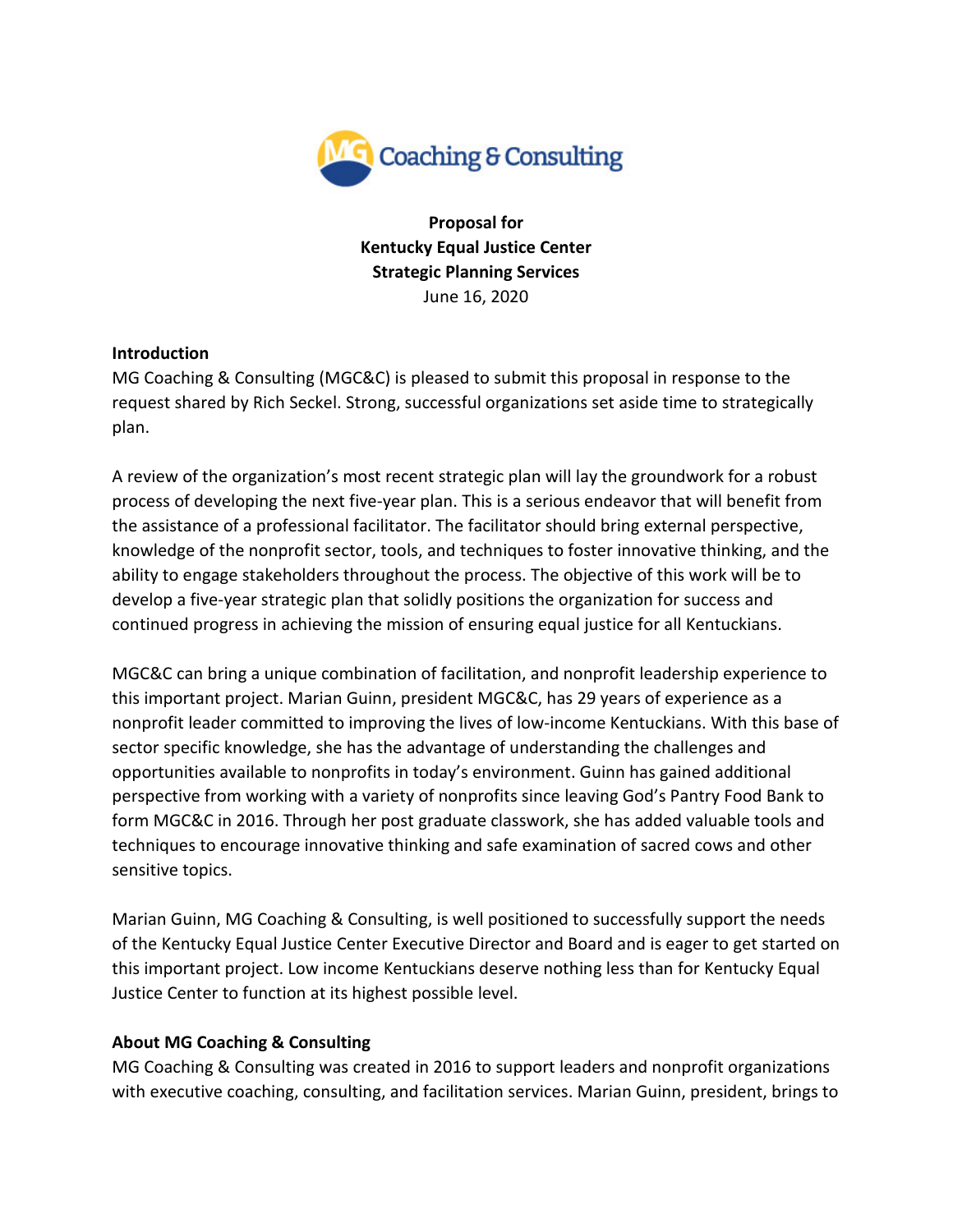the company 29 years of nonprofit leadership experience, including 19 years as CEO of God's Pantry Food Bank (a member of Feeding America serving 50 counties of central and eastern Kentucky) and 10 years as Director of Fund Development for the University of Kentucky Hospital.

MGC&C works with clients across Kentucky and the nation. Services include executive coaching, strategic plan facilitation, board engagement consultancy, customized leadership professional development services, and the High Impact Leadership Project. Marian is passionate about leadership and believes that concentrated effort to improve the capacity of leaders is critical to future success.

Guinn earned both a Bachelor of Business Administration and a Master of Business Administration from the Gatton College of Business at the University of Kentucky. She has been inducted into the Gatton College of Business Hall of Fame for her leadership and business success and served two terms on the Gatton College MBA Advisory Council. In 2017 Guinn received post graduate certification in executive coaching from the College of Executive Coaching in Arroyo Grande, California.

As God's Pantry Food Bank CEO, she led the organization through dramatic growth in food distribution, program development, fundraising and capital expansion across 50 counties of Kentucky. During this time, she took on leadership roles with a variety of Feeding America national projects, as well as serving on the Feeding America Board. Guinn was a founder of the Kentucky Association of Food Banks, and a member of the National Commodity Supplemental Food Program Association's Board of Directors.

Before coming to God's Pantry Food Bank in 1997, Guinn was the director of fund development for the University of Kentucky Hospital in Lexington. There she planned, developed, and executed fundraising efforts for the development of the UK Children's Hospital.

Guinn is a founding board member and past President of the Kentucky Nonprofit Network, the state association for nonprofit organizations in Kentucky, and currently serves as Secretary, Ohio Valley Chapter, International Coach Federation. She is past president of the Junior League of Lexington and the Bluegrass Chapter of the Association of Fundraising Professionals.

A life-long Kentuckian, Guinn has worked most of her adult life to ensure that all Kentuckians had access to quality health care and enough nutritious food to live a healthy life. It would truly be an honor to work with this organization now, when the needs of marginalized Kentuckians are literally screaming for recognition, equity, justice, and support.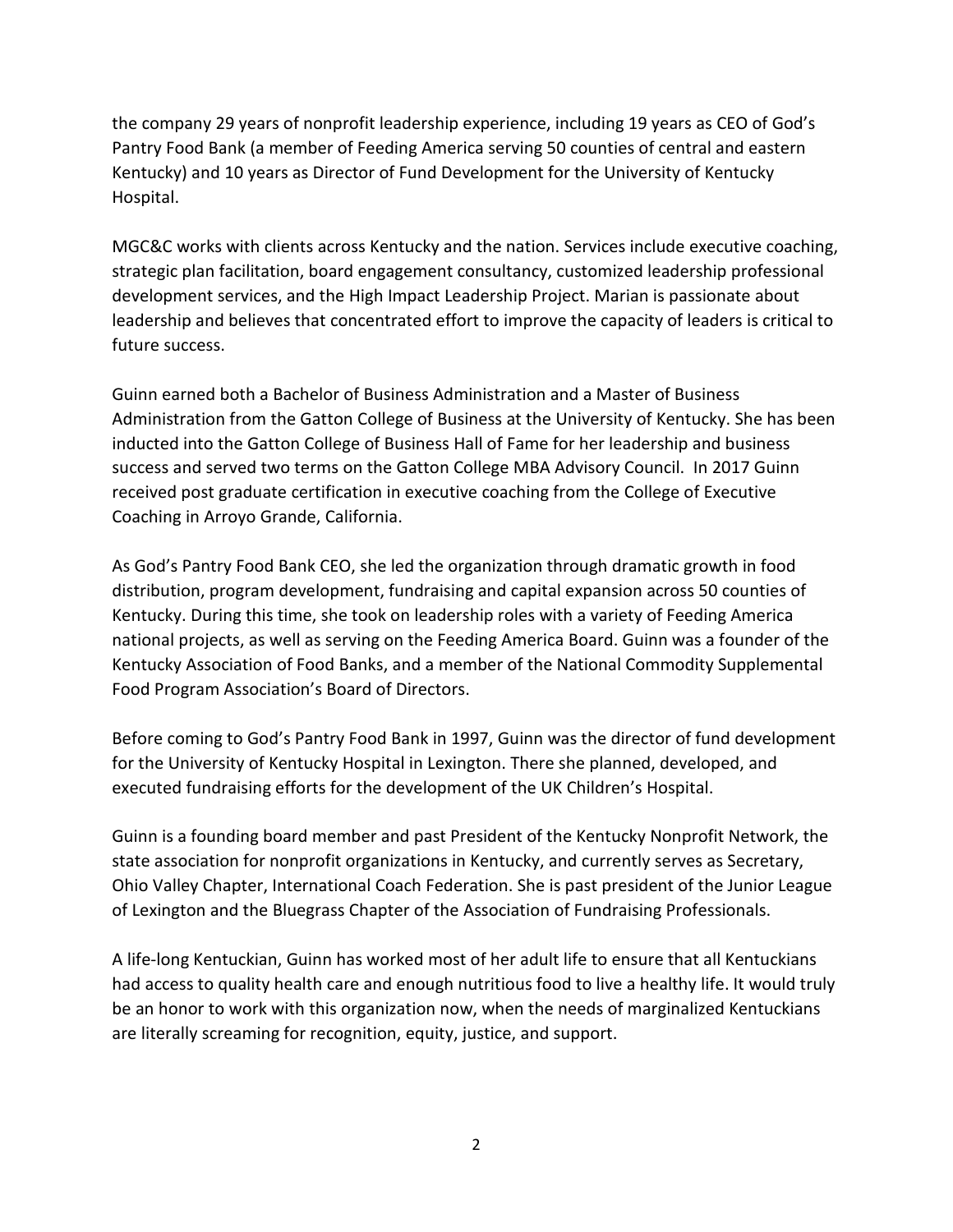## **Commitment**

Successful development of a strategic plan requires interaction, coordination and planning between the Facilitator and Client. Clarity of objectives, outcomes and provision of adequate context and background will enhance the likelihood of success as progress is made through each stage of the strategic planning process.

The role of the Facilitator is to guide the discussion, creating an opportunity for views and ideas to be heard. The Facilitator listens, assesses and offers observations and questions to move discussions forward toward the objectives. The Facilitator is not acting as a consultant and therefore does not provide solutions. The Facilitator and Client will work hand in hand to cocreate the timeline and agenda for each meeting. Ultimately it is the Client's choice and responsibility to select how to use information that arises from the meetings and make any resulting decisions.

### **Planning Objectives & Process**

Over the course of a 10-month period, beginning August 2020, MGC&C will facilitate the board of directors and staff through a two-phase planning process.

Phase One: August 2020– January 2021

- 1. **Review the organization's current plan** with board, staff, and key stakeholders to identify through facilitated 90-minute discussion sessions with each group (total of 3 sessions held in person or via Zoom) individual perspectives on:
	- what's been accomplished
	- strengths employed to attain success
	- hurdles navigated
	- roadblocks, if any, prohibiting success

In addition, Marian will thoroughly review the current and previous Strategic Plans and other pertinent information.

- 2. **Develop, implement, and review a survey**. Marian will develop and send a survey to Board and staff to seek input on the priorities for the organization over the next 5 years. The survey would offer a glimpse into individual perspectives about what matters most and shine a light on the areas where the majority are in alignment.
- 3. **Prepare for Strategic Planning discussion**. Marian will utilize information gained through the discussions and survey outlined above to inform the recommendations for details of the strategic planning discussion. This process would include up to three 60 minute planning and alignment meetings with the Executive Director, Board Chair, and members of the Executive Committee to discuss planning, findings, and recommendations.

*Phase One Facilitation Fee: \$4,500*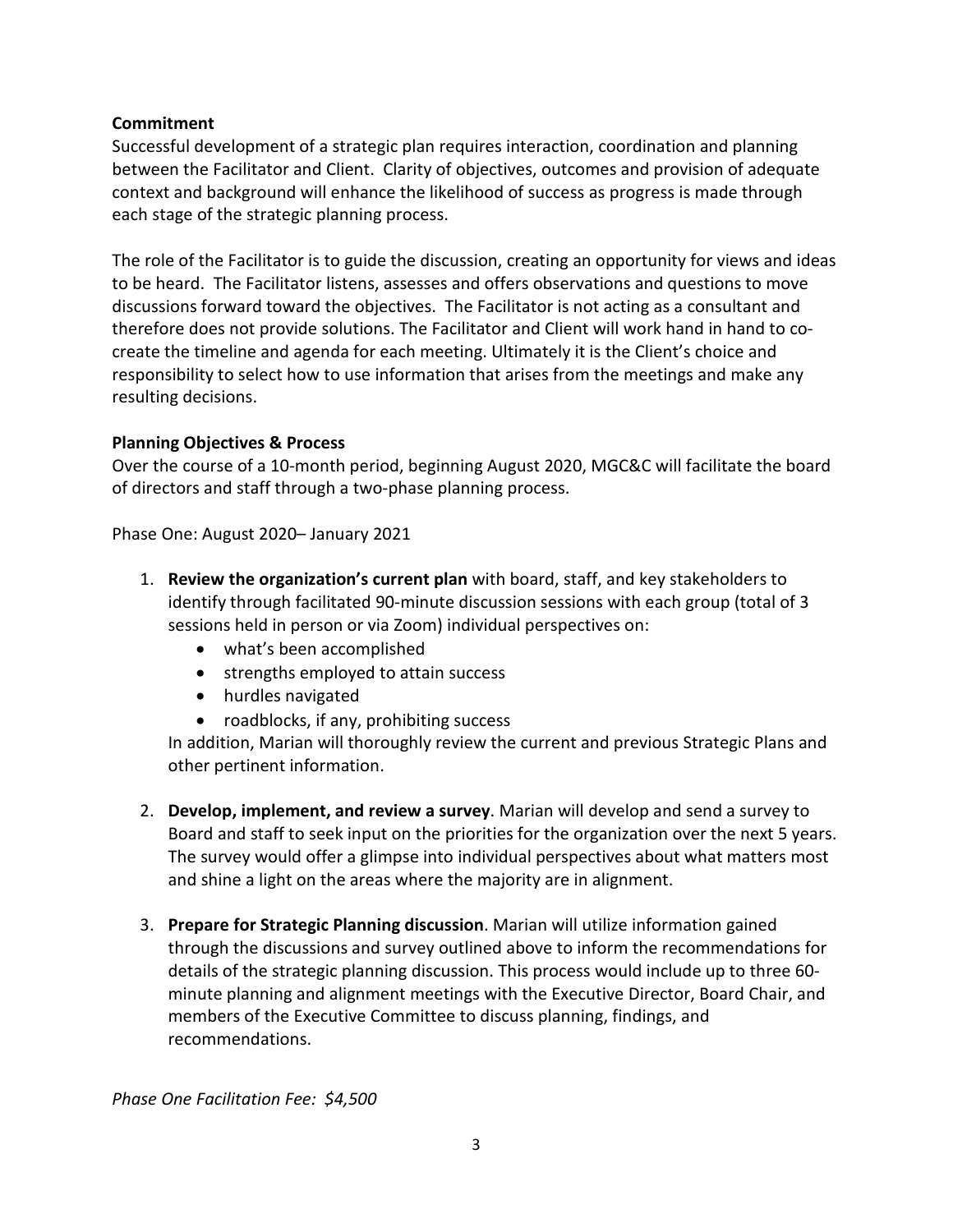Phase Two: April – June 2021

Allows for 2-month break during the 2021 Legislative Session.

- 1. Marian will hold a **2.5-hour Pre-Retreat meeting** with the **Executive Director and up to 4 key members of the staff and Executive Committee** to define the Current Business Model, Competitive Analysis, and list relevant Trends. This meeting should occur at least two weeks in advance of the Strategic Planning Retreat.
- 2. Marian will facilitate a **6.5-hour Strategy Retreat** with the **Executive Director, key Staff and Full Board** to identify the strategic priorities of the organization for the next five years including specific success indicators for each goal and resources and assets to drive achievement of the goals. We will also develop a strategy test (short list of strategic questions the organization can use to frame discussions when presented with unexpected opportunities or challenges over the period of the plan). My approach to strategic planning is loosely based upon the work of David La Piana, in his book: "The Nonprofit Strategy Revolution, Real-Time Strategic Planning in a Rapid-Response World". Should we be unable to meet in person this retreat would be broken up into three to four 1.5-2-hour sessions via Zoom.
- 3. **Following the retreat**, Marian will author the 2021-2026 KEJC Strategic Plan with contributions as needed from the Executive Director. Together they will identify high level actions to reach the goals in a timeline. Client is responsible for building out the associated work plan. Client will present completed plan to Board for approval.

### *Phase Two Facilitation Fee: \$5,600*

# **Confidentiality**

The Facilitator agrees to keep all conversations and information arising from this engagement with the Client private and confidential, unless otherwise required by law. No personal ideas or information will be shared with anyone except with the permission of the Client.

### **Cost**

\$10,100 for the two phases of this strategic planning process. A deposit of \$2,000 is due with the signed agreement by August 1, 2020. A payment of \$2,500 is due at the completion of Phase 1. A payment of \$3,000 is due April 1, 2021. With the remaining \$2,600 due at the completion of Phase 2 or no later than June 30, 2021. Payments will be made by check to: MG Coaching & Consulting, 4581 Saron Drive, Lexington, KY 40515. Should the client prefer to pay by credit card a service fee of 3.7% will be added to the required payment.

All fees above are valid through 6/30/2021. If additional services are desired not included in this proposal, an additional fee will be negotiated.